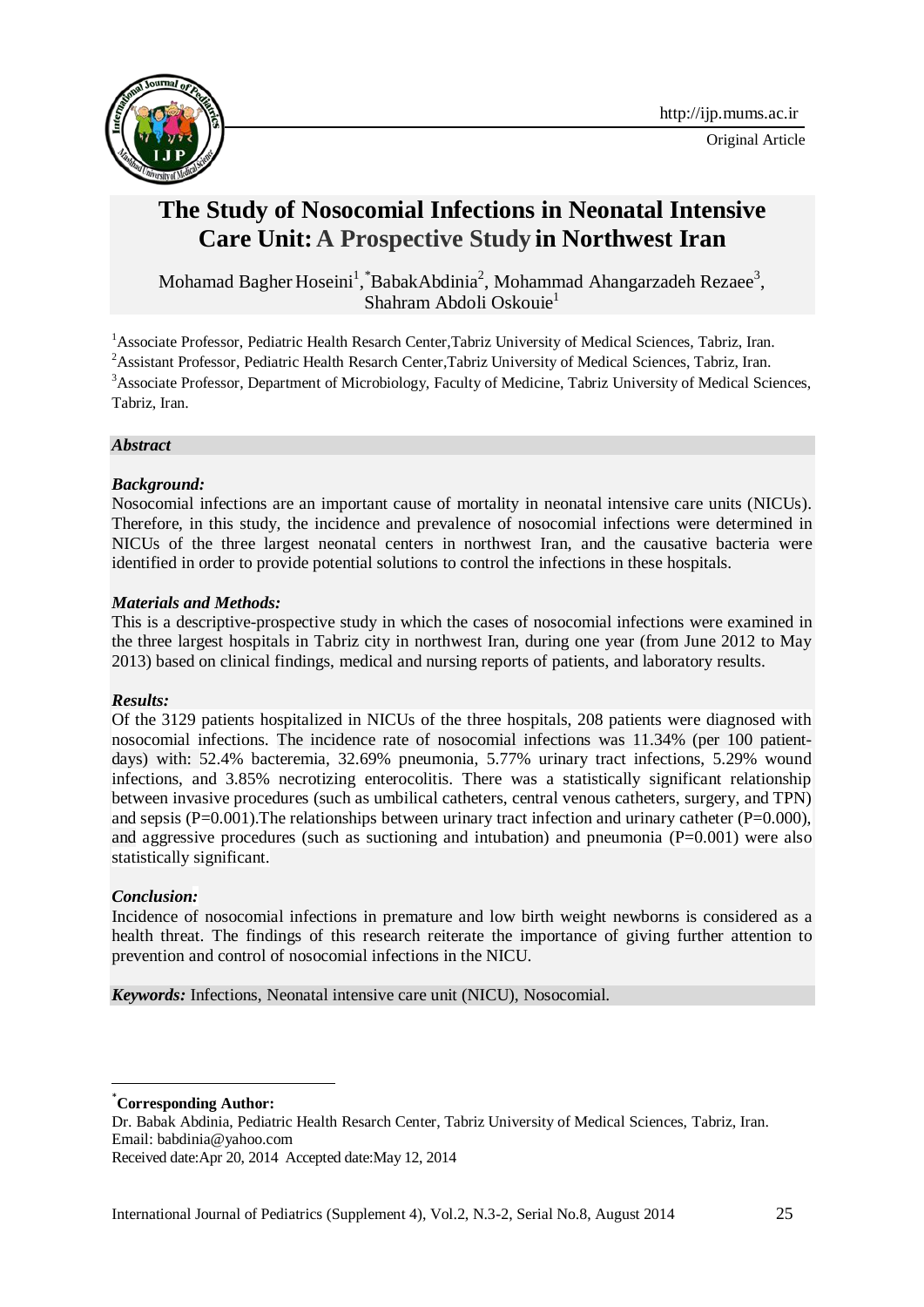### **Introduction**

Nosocomial infections are a major problem for hospitalized patients due to increasing duration of hospitalization and costs of treatment (1). These infections make the treatment of patients difficult due to increasing mortality and morbidity particularly in NICUs (2,3). Nosocomial infections may involve any organ; however, blood, urinary tract, surgical wounds, and the lower respiratory tract are more frequently involved as compared with other organs. Various factors such as prematurity, low weight, prolonged hospitalization, use of broad-spectrum antibiotics, and particularly the use of invasive procedures such as intubation, ventricular shunt, intravascular catheter, and parenteral nutrition with fat emulsions facilitate the development of such infections, and increase their incidence (4-6). Prevention and control of nosocomial infections in NICUs will not be possible without identifying the current status of these infections and their predisposing factors. There are numerous reports from around the world, and also from each individual country's hospitals, on the status of these infections (7).An effective strategy should be implemented in every hospital to prevent nosocomial infection. This strategy should comprise of the following items: continuous care and monitoring of the infection and type of the organism, emphasis on careful hand washing, minimal use of central veins catheters, treatment of people carrying the disease, wise and prudent use of antimicrobial drugs (8), arranging training programs and providing feedback to staff, and adequate nursing (9). Therefore, to identify the current status of nosocomial infections, this study examined the incidence and prevalence of these infections in NICUs of the three largest neonatal centers in northwest Iran, and also identified the causative bacterial agents, in order to provide potential solutions to control the infections in these hospitals.

# **Materials and Methods**

This is a descriptive-prospective study in which nosocomial infections were studied in the three largest hospitals in Tabriz (Children's, Al-Zahra, and Taleghani Hospitals) in northwest Iran during one year (from June 2012 to May 2013) based on Iranian national nosocomial infection surveillance (NNIS) system definitions (10), a collection of clinical findings, medical and nursing reports of patients, and laboratory results. Screening forms were completed for all newborns that were admitted in the NICU for 48 hours or longer, based on standard definitions for raised nosocomial infections. Screening forms were composed of four main parts:

1) Nosocomial infection is defined as a limited or diffuse infection following hospitalization, which is caused by infectious agents or toxic reactions, and the infection lasts for at least 48 hours after admission till the patient is discharged. Based on NNIS system definitions, nosocomial infections were divided into five groups, including bloodstream infections (BSI), pneumonia, urinary tract infections, surgery wound infections, and necrotizing enterocolitis.

2) Information about demographic data of neonate.

3) Information about the patient's daily reports in the unit including any changes in vital signs, especially fever during hospitalization; underlying diseases and their severity; location of infection, nosocomial infection signs, timeframe for onset of infection after birth; types of manipulations performed on the infant during hospitalization, including catheterization, surgery, intubation, etc; and information about starting antibiotic treatments in the ward.

4) Information about laboratory findings including the type of isolated bacteria, antibiogram, date and place of sampling, and other experimental and paraclinical tests. Standard and similar methods were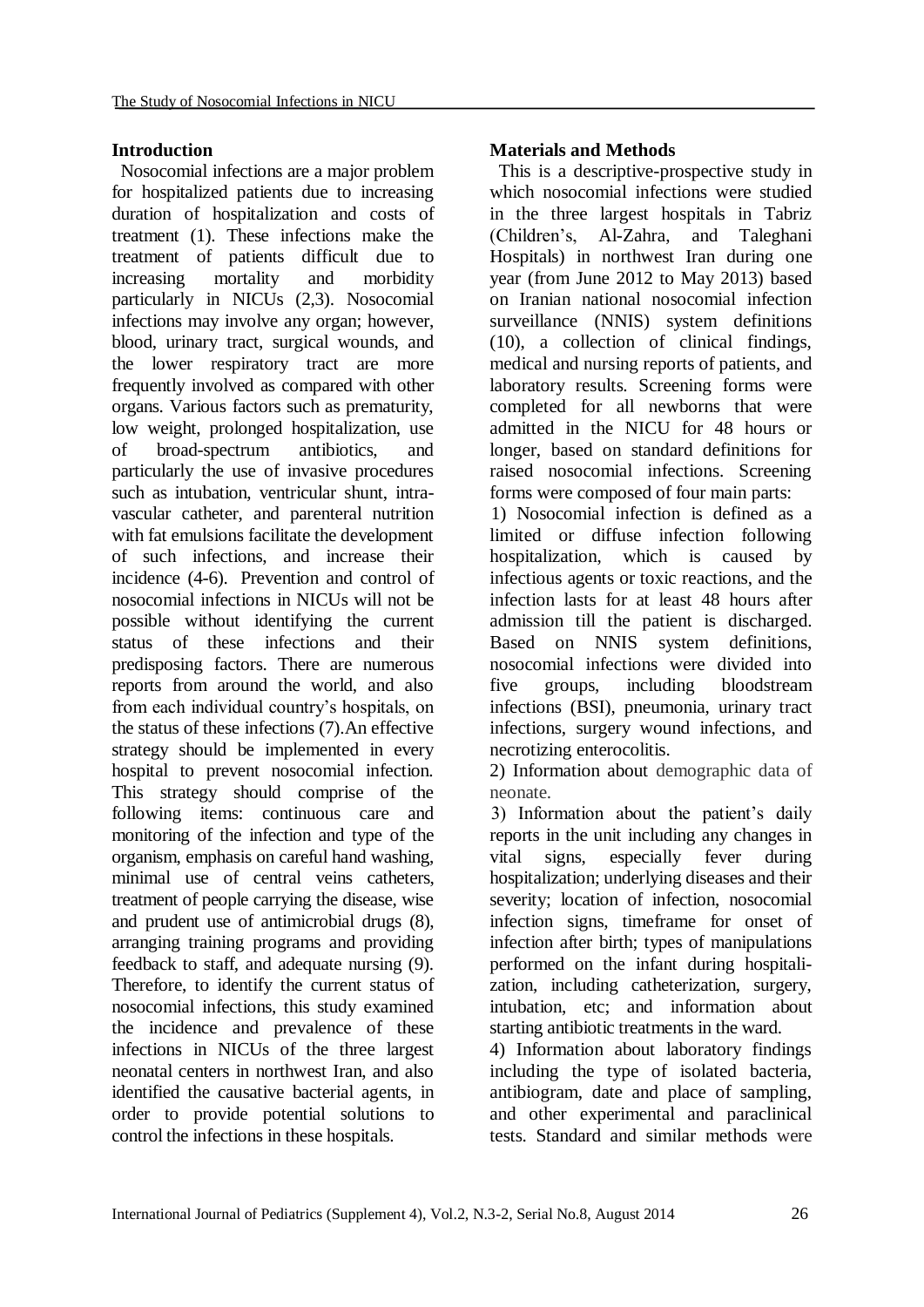used for the analysis and culture of specimens in the three hospitals. All personnel were trained for performing blood cultures and sending them from other parts. The same protocols were implemented in the three hospitals.

The supernatant was removed and the sediment was cultured on 5% sheep blood agar and chocolate agar plates using standard techniques and also used for Gram staining. All isolates were identified on the basis of their colony, morphology, culture characteristics, and their biochemical reactions according to standard procedures without culture for anaerobes. In order to prevent between contamination and true positive cultures, in the absence of clinical symptoms and laboratory findings conformity, samples culture was repeated.

All isolates were examined for resistance to routine antimicrobial agents by standard disk diffusion method using *Staphylococcus aureus* (ATCC 25923) and *Escherichia coli* (ATCC 25922) as control strains (11). The antibiotics tested were gentamicin, amikacin, ceftazidime, ceftizoxime, cefotaxime, ceftriaxone, imipenem, ciprofloxacin, cotrimoxazole, chloramphenicol, penicillin, oxacillin, ampicillin, vancomycin, rifampicin and erythromycin (Mast Company, Merseyside, UK)*.*

The infection control team examined any clinical signs and all infection sites on a daily basis, and took culture samples by sterile aspiration from endotracheal tube discharges at the beginning of intubation, and also every week or whenever there were signs of suspected pneumonia. In cases of vascular catheters, culture samples were taken from blood and the catheter if suspected symptoms of sepsis were present. All infants until 48 hours after discharge, premature infants until completion of 44 weeks of gestational age, and in surgical cases 30 days post-operation with over 48 days after their admittance in the NICU were checked for nosocomial infections.

After the infection was confirmed, detailed information of nosocomial infection cases was recorded and the prevalence and incidence of nosocomial infection in the NICU were identified monthly.

Nosocomial infections were divided into five groups, including BSI, pneumonia, urinary tract infections, surgical wound infections, and necrotizing enterocolitis. According to control practitioner and standard definitions, if the neonatal nosocomial infection did not fall under any of these five groups, it was excluded from the study. This study was conducted with parental consent and ethics committee approval. Data were analyzed using SPSS software version 13and  $(P<0.05)$  was considered to be statistically significant.

## **Results**

During the study period, from a total of 3129 patients hospitalized in NICUs of the three hospitals, 208 patients were diagnosed with nosocomial infections.

The incidence rate of nosocomial infections was 11.34% (per 100 patientdays) in the present study. Of the 208 affected newborns, 134 patients (64.4%) were males and 73 patients (35.1%) were females and one patient's gender (0.5%) was unknown. 50 patients (24%) were delivered vaginally and 158 patients (76%) were born by cesarean section. Birth weight distribution was as follows: 20 patients  $(9.6\%)$  were less than 1000 g, 52 patients (25%) were 1000–1500 g, 60 patients (28.8%) were 1501–2500 g, and 76 patients (36.5%) were over 2500 g.

Minimum and maximum gestational ages were 25 and 40 weeks, respectively with an average of  $(34.6 \pm 4.81)$  weeks. The lowest and the highest age of the newborns at the time of admission were one day and 40 days, respectively, with an average of  $9.5 \pm$ 5.8 days. 133 patients (63.9%) were discharged, and 75 patients (36.1%) had died (Table. 1).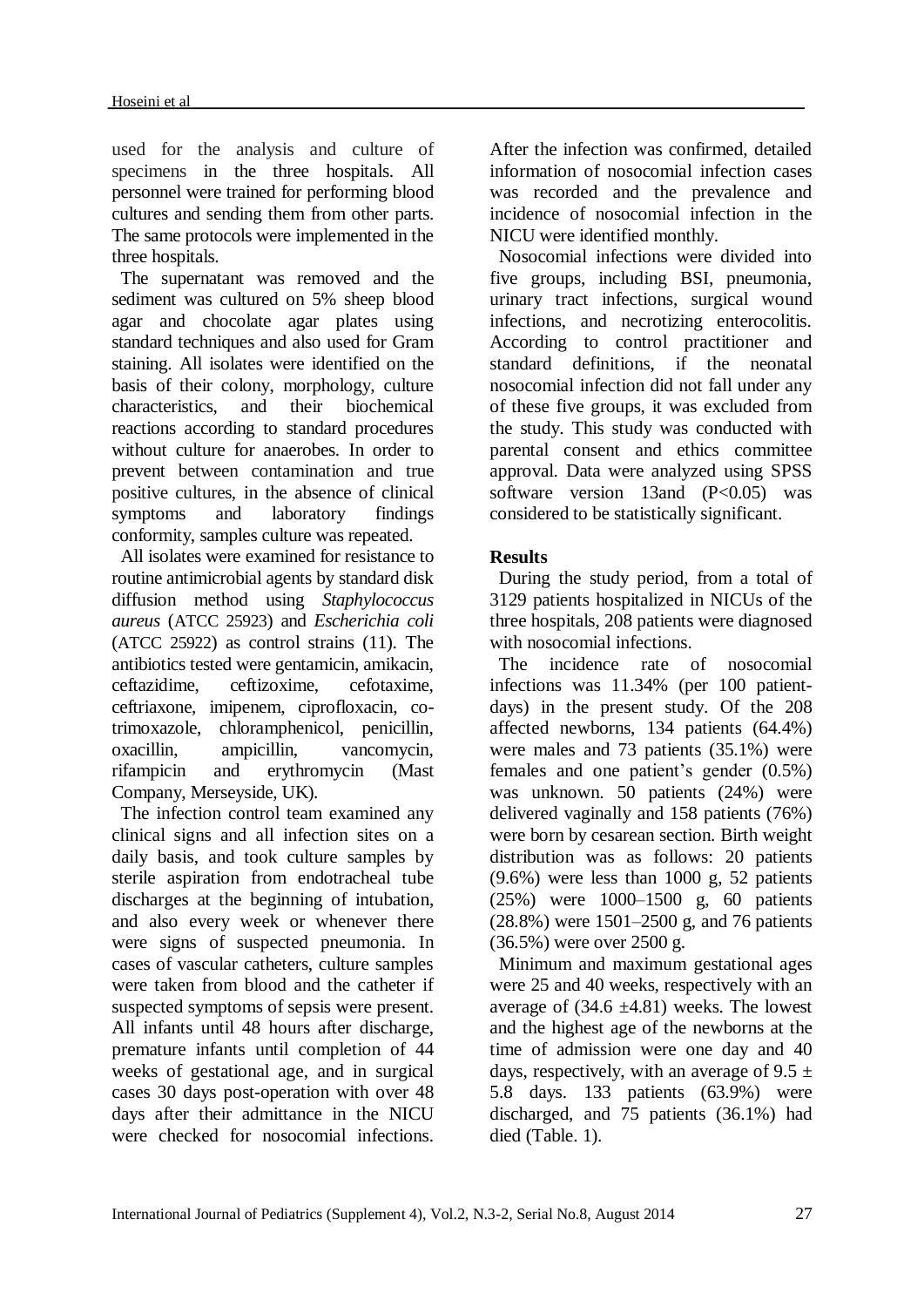| Demographic data |                                                |  |  |  |  |
|------------------|------------------------------------------------|--|--|--|--|
| All              | $n=208$                                        |  |  |  |  |
| Gender           | Male: $n=134(64.4\%)$                          |  |  |  |  |
|                  | Female: $n=73(35.1\%)$                         |  |  |  |  |
| Out Come         | Dischargen= $133(63.9%)$                       |  |  |  |  |
|                  | Death: $n=75(36.1\%)$                          |  |  |  |  |
|                  | Min: 1 day                                     |  |  |  |  |
| Age              | Max: 40 days                                   |  |  |  |  |
|                  | Mean: $9.5 \pm 5.8$ day                        |  |  |  |  |
|                  | $\langle 1000 \text{ g} : \text{n=20} (9.6\%)$ |  |  |  |  |
| Birth weight     | 1000-1500 g: n=52 (25%)                        |  |  |  |  |
|                  | $1501 - 2500$ g: n=60 (28.8%)                  |  |  |  |  |
|                  | $>2500$ g n=76 (36.5%)                         |  |  |  |  |
|                  | < 25 w                                         |  |  |  |  |
| Reproductive age | $>40$ W                                        |  |  |  |  |
|                  | Mean: 34.6+4.81                                |  |  |  |  |
| Delivery Type    | Cesarian: $n=158(76%)$                         |  |  |  |  |
|                  | $NVD*n=50(24%)$                                |  |  |  |  |

**Table 1:** Demographic data of neonate with nosocomial infections.

Among the study patients, 67 patients (32.2%) had urinary catheters, 171 patients (82.2%) were intubated, 92 patients (44.2%) had central venous catheters, 57 patients (27.4%) had umbilical catheters, 154 patients (74%) received parenteral alimentation, and 91 patients (43.8%) underwent surgery.

Bacteremia, pneumonia, urinary tract infections, wound infections, and necrotizing enterocolitis were observed in 52.04%, 32.69%, 5.76%, 5.28%, and 3.84% of the patients, respectively (Table 2).

\* Normal vaginal delivery

| Table2: Frequency of microorganisms isolated from neonates with nosocomial infections |  |  |  |  |  |
|---------------------------------------------------------------------------------------|--|--|--|--|--|
|---------------------------------------------------------------------------------------|--|--|--|--|--|

| Frequency of microorganisms isolated in neonates with bloodstream infections     |                             |         |  |  |  |  |
|----------------------------------------------------------------------------------|-----------------------------|---------|--|--|--|--|
| microorganisms                                                                   | Frequency                   | percent |  |  |  |  |
| Coagulase-negative Staphylococcus                                                | 41                          | 19.7%   |  |  |  |  |
| klebsiella                                                                       | 36                          | 17.3%   |  |  |  |  |
| Candida                                                                          | 11                          | 5.3%    |  |  |  |  |
| Staphylococcus aureus                                                            | 4                           | 1.9%    |  |  |  |  |
| E. coli                                                                          | 3                           | 1.4%    |  |  |  |  |
| S. Viridans                                                                      | $\overline{c}$              | 1%      |  |  |  |  |
| Gram-negative bacilli                                                            | $\overline{c}$              | 1%      |  |  |  |  |
| Enterobacter                                                                     | $\overline{2}$              | 1.4%    |  |  |  |  |
|                                                                                  |                             |         |  |  |  |  |
| Frequency of microorganisms isolated in infants with urinary tract infection     |                             |         |  |  |  |  |
| Candida                                                                          | 7                           | 3.4%    |  |  |  |  |
| E. coli                                                                          | $\ensuremath{\mathfrak{Z}}$ | 1.4%    |  |  |  |  |
| Gram-negative bacilli                                                            | 3                           | 1.4%    |  |  |  |  |
| klebsiella                                                                       | $\overline{2}$              | 1%      |  |  |  |  |
|                                                                                  |                             |         |  |  |  |  |
| Frequency of microorganisms isolated in infants infected with pneumonia          |                             |         |  |  |  |  |
| psudomonas                                                                       | 11                          | 5.35    |  |  |  |  |
| klebsiella                                                                       | 14                          | 6.7%    |  |  |  |  |
| Acinetobacter                                                                    | 20                          | 9.6%    |  |  |  |  |
| E. coli                                                                          | 5                           | 2.4%    |  |  |  |  |
| Candida                                                                          | 3                           | 1.4%    |  |  |  |  |
| Serratia                                                                         | 1                           | 0.5%    |  |  |  |  |
| Gram-negative bacilli                                                            | 1                           | 0.5%    |  |  |  |  |
|                                                                                  |                             |         |  |  |  |  |
| Frequency of microorganisms isolated from neonates with surgical wound infection |                             |         |  |  |  |  |
| Enterobacter                                                                     |                             | 0.5%    |  |  |  |  |
| klebsiella                                                                       | 1                           | 0.5%    |  |  |  |  |

There was a statistically significant relationship between the invasive procedures (such as umbilical catheter, central venous catheter, surgery, and TPN) and sepsis (P=0.001). Also, there was a significant

relationship between urinary tract infection and urinary catheter (P=0.000), and between invasive procedures (such as suctioning and intubation) and pneumonia (P=0.001). Incidences of sepsis and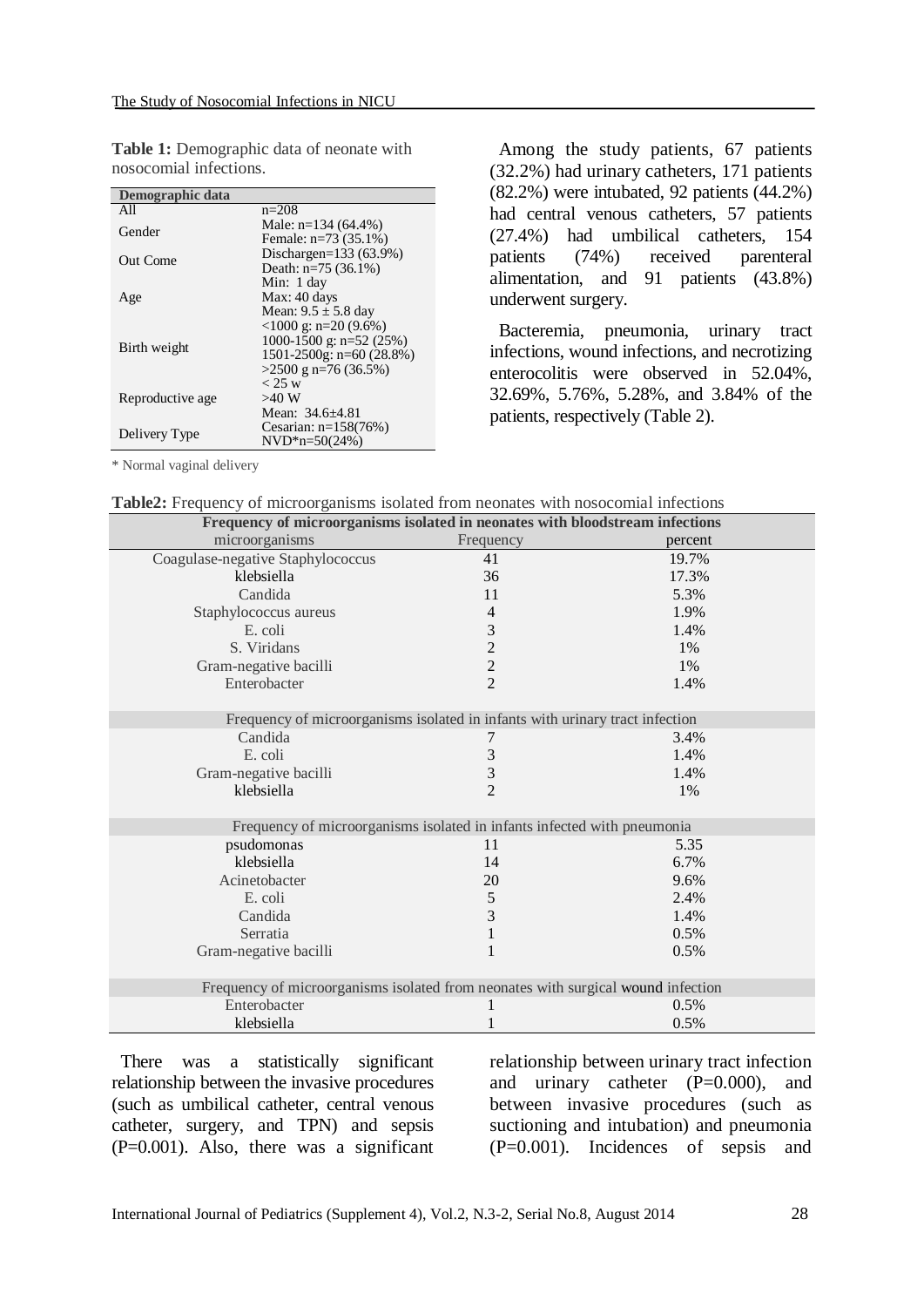pneumonia in newborns weighing 1000– 2500 g were 54.5% and 37.3%, respectively, which was statistically significant (P=0.001).

The organisms isolated most commonly from blood cultures of patients were 41 cases (19.7%) of *coagulase-negative staphylococcus*, 36 cases (17.3%) of *Klebsiella pneumoniae,* 11 cases (5.3%) of *Candida*, and four cases (1.9%) of *Staphylococcus aureus*. Organisms isolated from urine cultures included seven cases (3.4%) of *Candida*, three cases (1.4%) of *Escherichia coli* and non-fermentative gram-negative bacilli. Organisms isolated from cultures of endotracheal secretions were 20 cases (9.6%) of *Acinetobacter,* 14 cases (6.7%) of *Klebsiella*, and 11 cases (3.5%) of *Pseudomonas*. According to (Table 3), the highest antibiotic resistance was seen against erythromycin, oxacillin, clindamycin, and gentamicin in grampositive bacteria, and against gentamicin, cephalexin, ceftazidime, ceftriaxone, ceftizoxime, cefotaxime, and cefixime in gram-negative bacteria. The most effective antibiotics were imipenem, ciprofloxacin, and vancomycin for gram-positive bacteria, and imipenem, ciprofloxacin, and chloramphenicol for gram-negative bacteria (Table. 4).

**Table3:** Antibiotic susceptibility of bacteria isolated from blood cultures.

| <b>Antibiotics</b>             | Acinetobacter            |                           | Ecoli                       |                                     | Klebsiella                |                              | <b>Staphylococcus</b><br>aureus |                             | <b>CoNS</b>                  |                              |
|--------------------------------|--------------------------|---------------------------|-----------------------------|-------------------------------------|---------------------------|------------------------------|---------------------------------|-----------------------------|------------------------------|------------------------------|
|                                | S                        | ${\bf R}$                 | S                           | ${\bf R}$                           | S                         | $\mathbf R$                  | S                               | $\mathbb{R}$                | S                            | $\mathbf R$                  |
| Erythromycin                   |                          |                           |                             |                                     |                           |                              |                                 | $\overline{c}$<br>$(100\%)$ | $\mathbf{1}$<br>$(6.2\%)$    | 15<br>(93.8)                 |
| Oxacillin                      |                          |                           |                             |                                     |                           |                              |                                 | $\overline{2}$<br>$(100\%)$ | $\mathbf{1}$<br>$(6.2\%)$    | 15<br>$(93.8\%)$             |
| Amikacin                       |                          | 1<br>$(100\%)$            | $\overline{2}$<br>$(100\%)$ |                                     | 44<br>$(36.4\%)$          | 6<br>$(54.5\%)$              | 1<br>(50%)                      | 1<br>$(50\%)$               | 5<br>$(31.2\%)$              | 11<br>$(68.8\%)$             |
| Imipenem                       | 1<br>$(100\%)$           |                           |                             | $\overline{2}$<br>$(100\%)$         | 10<br>$(90.9\%)$          |                              |                                 | $\%$ $\triangle$ $\cdot$ )  |                              |                              |
| Penicillin                     |                          |                           |                             |                                     |                           |                              |                                 | $\overline{2}$<br>$(100\%)$ | $\mathbf{1}$<br>$(6.2\%)$    | 13<br>$(81.2\%)$             |
| Gentamycin                     | 1<br>$(100\%)$           |                           | ٠                           | $\overline{2}$<br>$(100\%)$         | $\mathbf{1}$<br>$(9.1\%)$ | 9<br>$(81.8\%)$              |                                 | $\overline{c}$<br>$(100\%)$ | $\overline{c}$<br>$(12.5\%)$ | 14<br>(87.5%)                |
| Rifampin                       | $\overline{\phantom{a}}$ |                           | $\overline{a}$              |                                     | 1<br>$(9.1\%)$            | 1<br>$(9.1\%)$               | $\mathbf{1}$<br>$(50\%)$        | $\mathbf{1}$<br>(50%)       | 8<br>$(50\%)$                | $\overline{7}$<br>$(43.8\%)$ |
| Ceftazidime                    | ۰                        | $\mathbf{1}$<br>$(100\%)$ |                             | $\mathfrak{D}$<br>$(100\%)$         | $\mathbf{1}$<br>$(9.1\%)$ | $\mathbf Q$<br>$(81.8\%)$    |                                 |                             |                              | $\overline{2}$<br>$(12.5\%)$ |
| Ceftriaxone                    |                          | $\mathbf{1}$<br>$(100\%)$ |                             | $\mathcal{D}_{\alpha}$<br>$(100\%)$ | 1<br>$(9.1\%)$            | $\mathbf{Q}$<br>$(81.8\%)$   |                                 | $\overline{2}$<br>$(100\%)$ | $\mathbf{1}$<br>$(6.2\%)$    | 14<br>(87.5%)                |
| Ceftizoxim                     | ۰                        | 1<br>$(100\%)$            |                             | $\mathfrak{D}$<br>$(100\%)$         | 1<br>$(9.1\%)$            | $\mathbf{Q}$<br>$(81.8\%)$   |                                 | $\mathfrak{D}$<br>$(100\%)$ | $\mathbf{1}$<br>$(6.2\%)$    | 15<br>(93.8)                 |
| Cefotaxime                     |                          | 1<br>$(100\%)$            |                             | $\mathfrak{D}$<br>$(100\%)$         | $\mathbf{1}$<br>$(9.1\%)$ | $\mathbf Q$<br>$(81.8\%)$    |                                 | $\overline{2}$<br>$(100\%)$ | $\mathbf{1}$<br>$(6.2\%)$    | 15<br>(93.8)                 |
| Ciprofloxacin                  | $(100\%)$                | ٠                         | ۰                           | $\mathfrak{D}$<br>$(100\%)$         | 11<br>$(100\%)$           |                              |                                 | $\mathfrak{D}$<br>$(100\%)$ | 6<br>(37.5%)                 | 10<br>$(62.5\%)$             |
| Chloramphenicol                | ٠                        | $\mathbf{1}$<br>$(100\%)$ | $\mathfrak{D}$<br>$(100\%)$ | ٠                                   | 9<br>$(81.8\%)$           | $(9.1\%)$                    | $\mathbf{1}$<br>(50%)           | (50%)                       | 11<br>$(68.8\%)$             | $\overline{5}$<br>$(31.2\%)$ |
| Clindamycin                    |                          |                           |                             |                                     |                           |                              |                                 | $\mathfrak{D}$<br>$(100\%)$ |                              | 16<br>$(100\%)$              |
| Trimetoprim-<br>sulfametoxazol |                          | $\mathbf{1}$<br>$(100\%)$ |                             | $\mathfrak{D}$<br>$(100\%)$         | 6<br>$(54.5\%)$           | $\overline{4}$<br>$(36.4\%)$ |                                 | $\overline{c}$<br>$(100\%)$ | $\mathbf{1}$<br>$(6.2\%)$    | 15<br>(93.8)                 |
| Vancomycin                     |                          |                           |                             |                                     |                           |                              | $\mathfrak{D}$<br>$(100\%)$     |                             | 14<br>(87.5%)                | $(6.2\%)$                    |

**CoNS:** *Coagulase-negative Staphylococcus*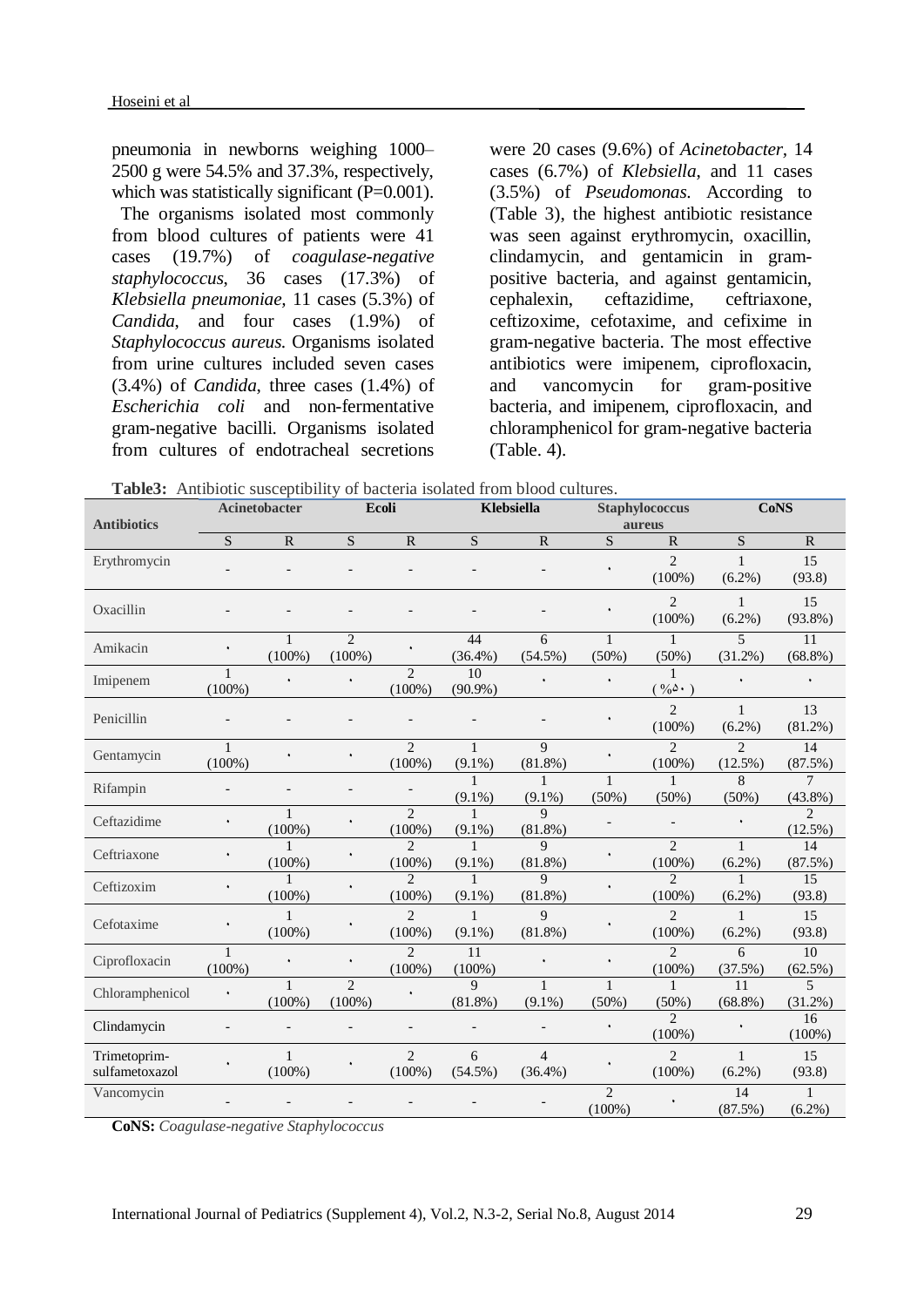| <b>Antibiotics</b>             | Ecoli                      |                         | Acinetobacter        |                 | klebsiella                   |                           | pseudomonas                  |                              |
|--------------------------------|----------------------------|-------------------------|----------------------|-----------------|------------------------------|---------------------------|------------------------------|------------------------------|
|                                | S                          | $\mathbb{R}$            | <sub>S</sub>         | $\mathbf{R}$    | <sub>S</sub>                 | R                         | S                            | $\mathbb{R}$                 |
| Amikacin                       | $\overline{c}$<br>(40%)    | 3<br>(60%)              | 13<br>(65%)          | $\tau$<br>(35%) | $\overline{2}$<br>(16.7%)    | 10<br>$(83.3\%)$          | 8<br>$(72.2\%)$              | $\overline{2}$<br>$(18.2\%)$ |
| Imipenem                       |                            | 5<br>$(100\%)$          | $\mathbf{1}$<br>(5%) | 16<br>(80%)     | 8<br>(66.7%)                 | $\overline{4}$<br>(33.3%) | 3<br>(27.3%)                 | 6<br>$(54.5\%)$              |
| Tobramycin                     |                            |                         |                      | 2<br>$(10\%)$   |                              |                           | 2<br>$(18.2\%)$              | 6<br>$(54.5\%)$              |
| Gentamycin                     |                            | $\overline{4}$<br>(80%) | 6<br>(30%)           | 14<br>(70%)     |                              | 12<br>(100%)              | 3<br>(27.3%)                 | $\tau$<br>$(63.6\%)$         |
| Ceftazidime                    |                            | 5<br>$(100\%)$          |                      | 20<br>$(100\%)$ |                              | 12<br>(100%)              | $\mathbf{1}$<br>$(9.1\%)$    | 9<br>$(81.8\%)$              |
| Ceftriaxone                    |                            | 5(100%                  |                      | 20<br>$(100\%)$ |                              | 12<br>(100%)              | $\mathbf{1}$<br>$(9.1\%)$    | $\mathbf Q$<br>(81.8%)       |
| Ceftizoxim                     |                            | 5<br>$(100\%)$          |                      | 20<br>$(100\%)$ |                              | 12<br>$(100\%)$           |                              | $\mathbf Q$<br>$(81.8\%)$    |
| Cefotaxime                     |                            | $\overline{4}$<br>(80%) |                      | 20<br>$(100\%)$ |                              | 12<br>$(100\%)$           |                              | 10<br>$(90.9\%)$             |
| Ciprofloxacin                  |                            | 5<br>$(100\%)$          | $\mathbf{1}$<br>(5%) | 19<br>(95%)     | $\overline{7}$<br>$(58.3\%)$ | 5<br>(41.7%)              | $\overline{4}$<br>$(36.4\%)$ | $\overline{7}$<br>$(63.6\%)$ |
| Chloramphenicol                | 5<br>(100%                 |                         | 1<br>(10%)           | 18<br>(90%)     | 10<br>(83.3%)                | $\overline{2}$<br>(16.7%) | $\mathbf{1}$<br>$(9.1\%)$    | 9<br>$(81.8\%)$              |
| Trimetoprim-<br>sulfametoxazol | $\overline{4}$<br>$(80\%)$ | 1<br>(20%)              | $\mathbf{1}$<br>(5%) | 19<br>(95%)     | 3<br>(25%)                   | 9<br>(75%)                |                              | 9<br>$(81.8\%)$              |

**Table4:** Antibiotic susceptibility of bacteria isolated from the endotracheal tube.

#### **Discussion**

This study attempted to determine the incidence of nosocomial infections in NICUs of hospitals to identify their underlying causes, and provide guidelines for prevention of nosocomial infections within these hospitals.

In this study, we found that the incidence of nosocomial infections in NICUs of three major hospitals in northwest Iran was 11.34%. In Tehran, this incidence was reported to be 9.3% in previous years by Barak et al (12). According to various studies (13) the incidence of infection varies based on birth weight, underlying diseases, medical facilities, and mode of care in different centers. According to reports from other parts of the world, the incidence of nosocomial infections differs within different regions. In the United States, the incidence of nosocomial

infections in NICUs was 12%–26.5% based on patients' status (14). Studies conducted in NICUs in Europe have shown that 11.4% of patients were affected by one of the nosocomial infections, which included septicemia (bloodstream infections) (6/52%), lower respiratory tract infections (12.9%), ear, nose, and throat infections (8.6%), and urinary tract infections (8.6%), respectively(15,16) In general, the incidence of nosocomial infections depends on various factors, particularly characteristics of admitted patients such as prematurity, premature rupture of membrane, respiratory distress syndrome, respiratory failure, convulsions, cyanosis, and underlying diseases in mothers such as malnutrition. Additionally, infants who are given intravenous feeding, especially newborns with central venous catheters, are more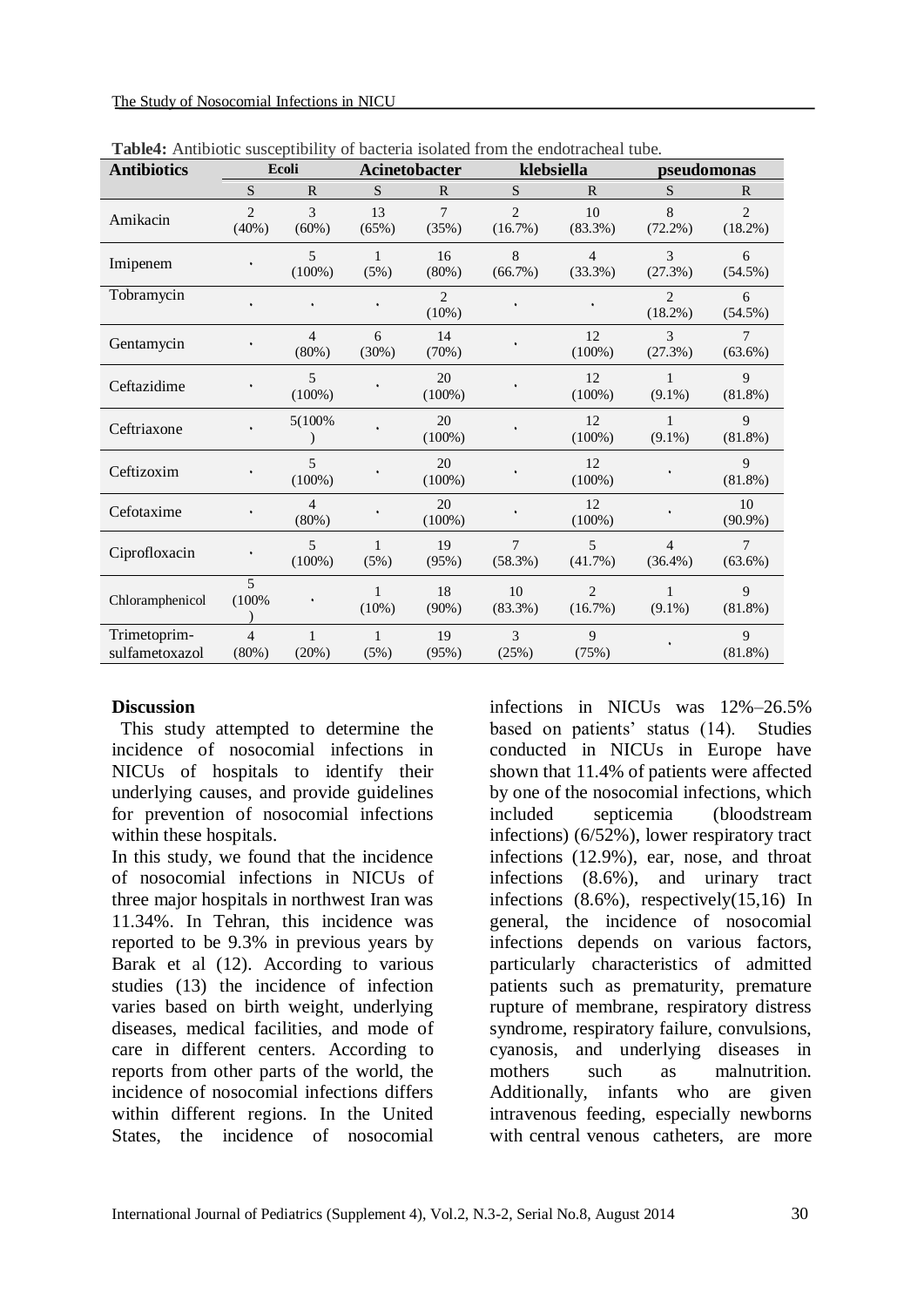exposed to circulatory system infections (17,18). In this study, nosocomial infections were predominantly found in males. Furthermore, our study revealed a significant association between invasive procedures (such as umbilical catheter, central venous catheter, surgery, and total parenteral nutrition (TPN)) and sepsis; urinary catheter and urinary tract infection; and invasive procedures (such as suctioning and intubation) and pneumonia. Therefore, risk factors and invasive procedures are the main causes of neonatal infections. Among the microorganisms isolated from culture samples in our study, the most prevalent germs were Klebsiella pneumoniae, coagulase-negative staphylococcus, Acinetobacter, and Candida. Also, the most common organism isolated from blood was *coagulasenegative staphylococcus*. However, the most common bacterium causing nosocomial infections in NICUs varies greatly with time and in different parts of the world. For instance, in Pakistan a study showed that the most prevalent bacterium causing nosocomial infection in neonatal ward in 1991 was *Klebsiella*, but this bacterium was much lower in 2003, as reported in another study (18-20). While bacteria such as *Listeria monocytogenes*  and *Streptococcus group B* were not reported in our study, these bacteria are listed as important pathogens in other countries except Iran (21-22). It is not clear whether these bacteria are prevalent in our country or they are not detected due to lack of suitable techniques required for their isolation from patients. In several studies on nosocomial infections in NICUs in hospitals, the most common causative bacterium of nosocomial infections was *coagulase-negative staphylococcus (*23). In the present study, among the commonly isolated germs, *coagulase-negative staphylococcus* and *S. aureus* were resistant to erythromycin, oxacillin, and clindamycin, and were highly sensitive to vancomycin, imipenem, and ciprofloxacin. Ni-Chung Lee et al. also reported that *S. aureus* and *coagulase-negative staphylococcus* were 95% resistant to oxacillin (24). Gram-negative bacteria were resistant to third-generation cephalosporins, cotrimoxazole, and amikacin, and were highly sensitive to imipenem, ciprofloxacin, and chloramphenicol, which is consistent with the results of studies conducted in Brazil and Tehran (25,26).

# **Conclusion**

In this study, we found that the incidence of nosocomial infections in NICUs of three major hospitals in northwest Iran was 11.34%. The findings of this research show the importance of paying close attention to the control and prevention of nosocomial infections in NICUs, and emphasize on using more stringent methods by the personnel working in this ward, such as good personal hygiene, and more importantly, frequent hand washing, use of sterile gloves, and using aseptic conditions for invasive procedures and wound care. Incidence of nosocomial infections in wards, and in premature and low-weight neonates is considered to be a major health threat. Therefore, the programs and policies of the hospitalacquired infections care system should include: 1- Observation of hand hygiene principles, using aseptic techniques in invasive procedures, improving physical space, and observation of standard precautions. 2- Usage of human milk and initiation of oral feedings. 3-Reduction of laboratory testing that causes skin damage. 4- Development of a method to differentiate between contaminations and true-positive cultures. 5- Reduction of intubation days and usage of central lines. 6- Encouragement of teamwork to appreciate those responsible for outcomes. Moreover, due to the changing nature of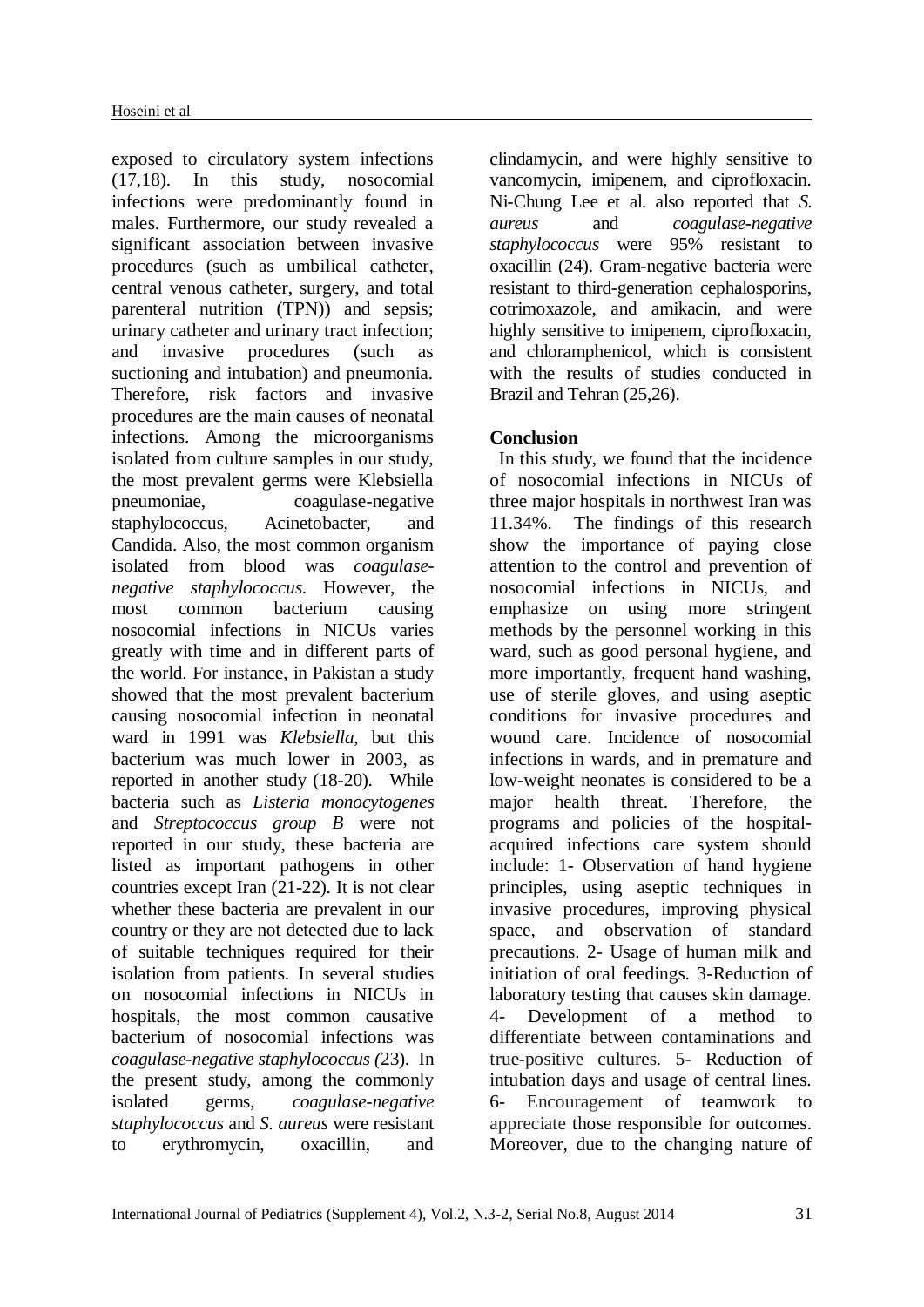microbial agents and drug sensitivity patterns in different regions, an annual review would be helpful in determining the strains involved in nosocomial infections and the drug sensitivity patterns in order to facilitate selection of the appropriate antibiotic for experimental treatments.

#### **Acknowledgments**

This study was supported in part by a grant from Pediatric Health Research Center, Tabriz Uni versity of Medical Sciences. It is our duty to thank all colleagues and staff, who support us in this project and without their help, we were not able to complete this study.

#### **References**

1. Sohn AH, Garrett DO, Sinkowitz-Cochran RL, Grohskopf LA, Levine GL, Stover BH, et al. Prevalence of nosocomial infections in neonatal intensive care unit patients: Results from the first national point-prevalence survey. J Pediatr 2001;139(6):821–7.

2. Digiovine B, Chenoweth C, Watts C, Higgins M. The attributable mortality and costs of primary nosocomial bloodstream infections in the intensive care unit. *Am J Respir Crit Care Med* 1999; 160(3): 976-81.

3. [Nagata E,](http://www.ncbi.nlm.nih.gov/pubmed?term=Nagata%20E%5BAuthor%5D&cauthor=true&cauthor_uid=11852413) [Brito AS,](http://www.ncbi.nlm.nih.gov/pubmed?term=Brito%20AS%5BAuthor%5D&cauthor=true&cauthor_uid=11852413) [Matsuo T.](http://www.ncbi.nlm.nih.gov/pubmed?term=Matsuo%20T%5BAuthor%5D&cauthor=true&cauthor_uid=11852413) Nosocomial infections in a neonatal intensive care unit: incidence and risk factors. *American journal of infection* 2002; 30(1):26–31.

4. [Zaidi AK1](http://www.ncbi.nlm.nih.gov/pubmed?term=Zaidi%20AK%5BAuthor%5D&cauthor=true&cauthor_uid=15794973), [Huskins WC,](http://www.ncbi.nlm.nih.gov/pubmed?term=Huskins%20WC%5BAuthor%5D&cauthor=true&cauthor_uid=15794973) [Thaver D,](http://www.ncbi.nlm.nih.gov/pubmed?term=Thaver%20D%5BAuthor%5D&cauthor=true&cauthor_uid=15794973) [Bhutta](http://www.ncbi.nlm.nih.gov/pubmed?term=Bhutta%20ZA%5BAuthor%5D&cauthor=true&cauthor_uid=15794973)  [ZA,](http://www.ncbi.nlm.nih.gov/pubmed?term=Bhutta%20ZA%5BAuthor%5D&cauthor=true&cauthor_uid=15794973) [Abbas Z,](http://www.ncbi.nlm.nih.gov/pubmed?term=Abbas%20Z%5BAuthor%5D&cauthor=true&cauthor_uid=15794973) [Goldmann DA.](http://www.ncbi.nlm.nih.gov/pubmed?term=Goldmann%20DA%5BAuthor%5D&cauthor=true&cauthor_uid=15794973) Hospitalacquired neonatal infections in developing countries. Lancet 2005; 365(9 465): 1175-118.

5. Kawagoe JY, Segre CA, Pereira CR, Cardoso MF, Silva CV, Fukushima JT. Risk factors for nosocomial infections in critically ill newborns: a 5-year prospective cohort study. Am J Infect Control 2001; 29(2): 109-14.

6. Drews MB, Ludwig AC, Leititis JU, Daschner FD. Low birth weight and nosocomial infection of neonates in a neonatal intensive care unit. J Hosp Infect 1995; 30(1): 65-72.

7. Kadivar M, Shahram R, Mozayan KH M. A Survey on nosocomial infection in the pediatric & neonatal intensive care unit of the

children hospital medical center ; 2002;Iranian J of Infectious Disease and Tropical Medicine; 7(18);59-66.

8. Hudome SM, Fisher MC. Nosocomial infections in the neonatal intensive care unit. Curr Opin Infect Dis 2001;14(3):303-7.

9. Adams-Chapman I, Stoll BJ. Prevention of nosocomial infections in the neonatal intensive care unit. Curr Opin Pediatr 2002;14(2):157- 64.

10.Masoumi Asl H . The National Nosocomial Infections Surveillance in Iran. BMC Proceedings;Jan2011Supplement 6,Vol.5, pP 243.

11.Clinical and Laboratory Standards Institute 2007. Performance Standards for Antimicrobial Susceptibility Testing; Seventeenth Informational Supplement. CLSI document M100- S17;27(1):1-70.

12. Barak M, Mamishi S, Siadati A, Salamati P, Khotaii GH, Mirzarahimi M. Risk Factors and Bacterial Etiologies of Nosocomial Infections in NICU and PICU Wards of Children's Medical Center and Bahrami Hospitals During 2008-2009. J Ardabil Univ Med Sci. 2011; 11(2): 113-120.

13. Salamati P, Rahbarimanesh AA, Yunesian M , Naseri N. Neonatal Nosocomial Infections in Bahrami Children Hospital. Indian J Pediatr 2006; 73 (3):197-200.

14. Gaynes RP, Edwards JR, Jarvis WR, [Culver](http://www.ncbi.nlm.nih.gov/pubmed?term=Culver%20DH%5BAuthor%5D&cauthor=true&cauthor_uid=8784356)  [DH,](http://www.ncbi.nlm.nih.gov/pubmed?term=Culver%20DH%5BAuthor%5D&cauthor=true&cauthor_uid=8784356) [Tolson JS,](http://www.ncbi.nlm.nih.gov/pubmed?term=Tolson%20JS%5BAuthor%5D&cauthor=true&cauthor_uid=8784356) [Martone WJ.](http://www.ncbi.nlm.nih.gov/pubmed?term=Martone%20WJ%5BAuthor%5D&cauthor=true&cauthor_uid=8784356) Nosocomial infections among neonates in high-risk nurseries in the United States. National Nosocomial Infections Surveillance System. *Pediatrics* 1996; 98(3 Pt 1): 357-61.

15.Baltimore RS. Neonatal nosocomial infections. *Semin Perinatol* 1998; 22(1): 25-32.

16. Ferguson JK, Gill A. Risk-stratified nosocomial infection surveillance in a neonatal intensive care unit: report on 24 months of surveillance. *J Paediatr Child Health* 1996; 32(6): 525-31.

17. [Kawagoe JY,](http://www.ncbi.nlm.nih.gov/pubmed?term=Kawagoe%20JY%5BAuthor%5D&cauthor=true&cauthor_uid=11287879) [Segre CA,](http://www.ncbi.nlm.nih.gov/pubmed?term=Segre%20CA%5BAuthor%5D&cauthor=true&cauthor_uid=11287879) [Pereira CR,](http://www.ncbi.nlm.nih.gov/pubmed?term=Pereira%20CR%5BAuthor%5D&cauthor=true&cauthor_uid=11287879) [Cardoso MF,](http://www.ncbi.nlm.nih.gov/pubmed?term=Cardoso%20MF%5BAuthor%5D&cauthor=true&cauthor_uid=11287879) [Silva CV,](http://www.ncbi.nlm.nih.gov/pubmed?term=Silva%20CV%5BAuthor%5D&cauthor=true&cauthor_uid=11287879) [Fukushima JT.](http://www.ncbi.nlm.nih.gov/pubmed?term=Fukushima%20JT%5BAuthor%5D&cauthor=true&cauthor_uid=11287879) Risk factors for nosocomial infections in critically ill newborns: a 5-year prospective cohort study. *Am J Infect Control* 2001; 29(2): 109-14.

18. [Kim SD,](http://www.ncbi.nlm.nih.gov/pubmed?term=Kim%20SD%5BAuthor%5D&cauthor=true&cauthor_uid=10738993) [McDonald LC,](http://www.ncbi.nlm.nih.gov/pubmed?term=McDonald%20LC%5BAuthor%5D&cauthor=true&cauthor_uid=10738993) [Jarvis WR,](http://www.ncbi.nlm.nih.gov/pubmed?term=Jarvis%20WR%5BAuthor%5D&cauthor=true&cauthor_uid=10738993) [McAllister SK,](http://www.ncbi.nlm.nih.gov/pubmed?term=McAllister%20SK%5BAuthor%5D&cauthor=true&cauthor_uid=10738993) [Jerris R,](http://www.ncbi.nlm.nih.gov/pubmed?term=Jerris%20R%5BAuthor%5D&cauthor=true&cauthor_uid=10738993) [Carson LA,](http://www.ncbi.nlm.nih.gov/pubmed?term=Carson%20LA%5BAuthor%5D&cauthor=true&cauthor_uid=10738993) et al. Determining the significance of coagulasenegative staphylococci isolated from blood